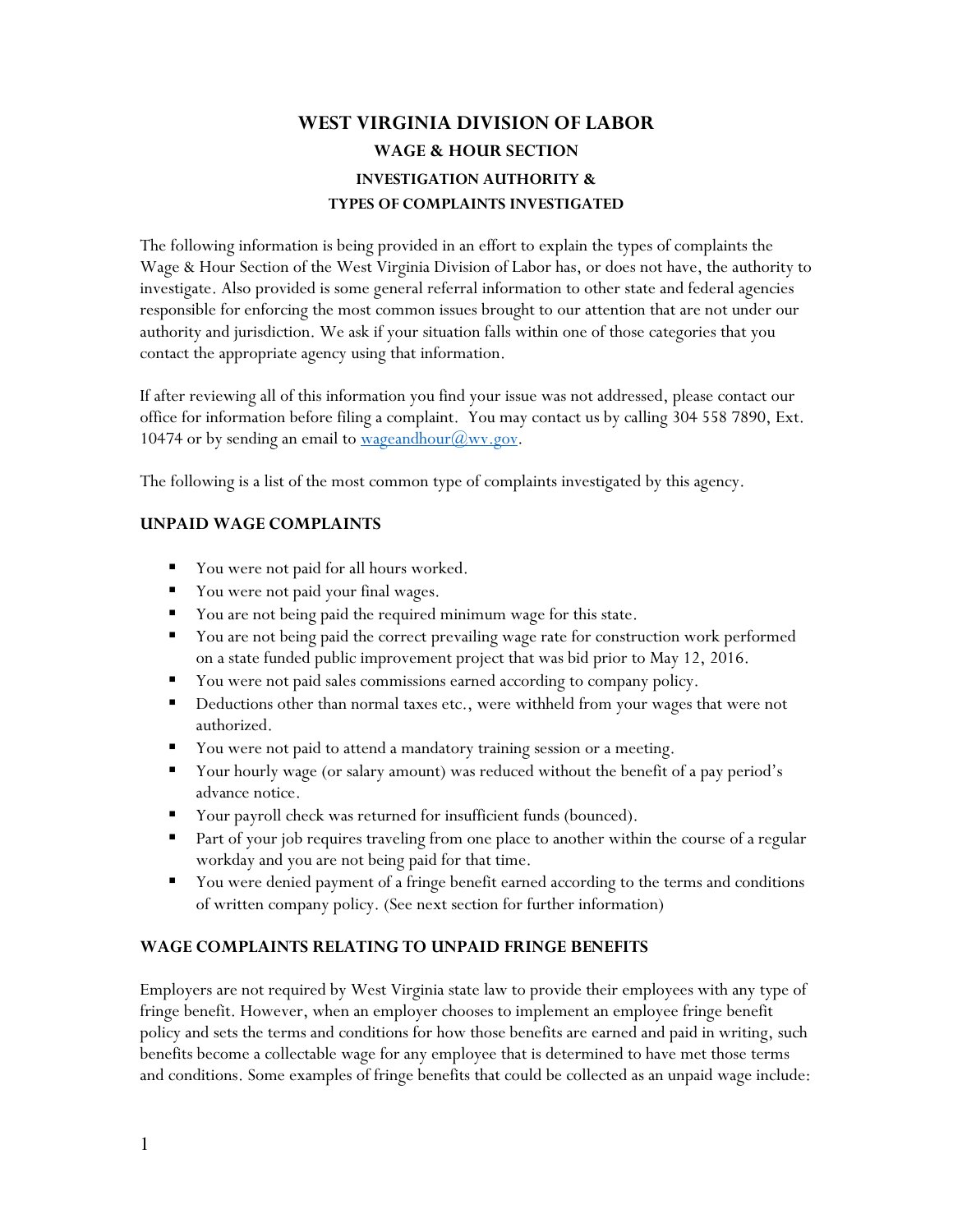- Vacation pay/ PTO hours / Personal leave
- Sick leave
- Holiday pay
- Bonuses that are based on measurable production and/or incentives that are capable of calculation

## NON-MONETARY COMPLAINTS

In addition to unpaid wages, this agency also accepts complaints that do not involve monetary compensation. Some examples include:

- When employees working a minimum 6 hour shift are not provided the minimum requirement of a 20 minute break and are not allowed to eat while working.
- When an employer does not meet payroll at least twice a month, or meets payroll twice a month but allows more than 19 days between paydays.
- **Employees are not being provided a statement of earnings showing their rate of pay or** salary amount, how their wages were calculated, and a listing of all wage deductions.
- Wages are being paid but not by the date set by the employer as when wages are regularly owed.
- **Employees are not being paid for all wages earned up to and including the twelfth day** preceding each payday.
- Outside of an unseen emergency situation, when hospital nurses involved in direct patient care are "required" to work more than 16 hours per shift or are not being provided a full 8 hours of time off between shifts.

## ISSUES NOT UNDER THE AUTHORITY OF THE WV DIVISION OF LABOR

The Division of Labor does not have the authority to accept or investigate complaints concerning the following issues or situations:

- Wages for hours not actually worked such as vacation pay, PTO benefits, sick leave, holiday pay, etc. when not authorized by written company policy.
- The reimbursement of employee business expenses such as mileage etc.
- Severance pay.
- Overtime wages under the authority of the Federal Fair Labor Standards Act.
- Bonuses that are given as gifts that are not based on production or incentive measures.
- **Terminations assumed to be illegal.**
- Being terminated or fired without involving unpaid wages.
- Work place harassment, discrimination or hostile work environments.
- Claims for liquidated damages only. Liquidated damages are the penalty assessed to employers for not paying within the timeframes as established by the West Virginia Wage Payment & Collection Act.
- When wages are owed but the employer has filed for protection under federal bankruptcy laws.
- The work was not performed within the State of West Virginia.
- Wages for hours an employee was not permitted to work after giving final notice.